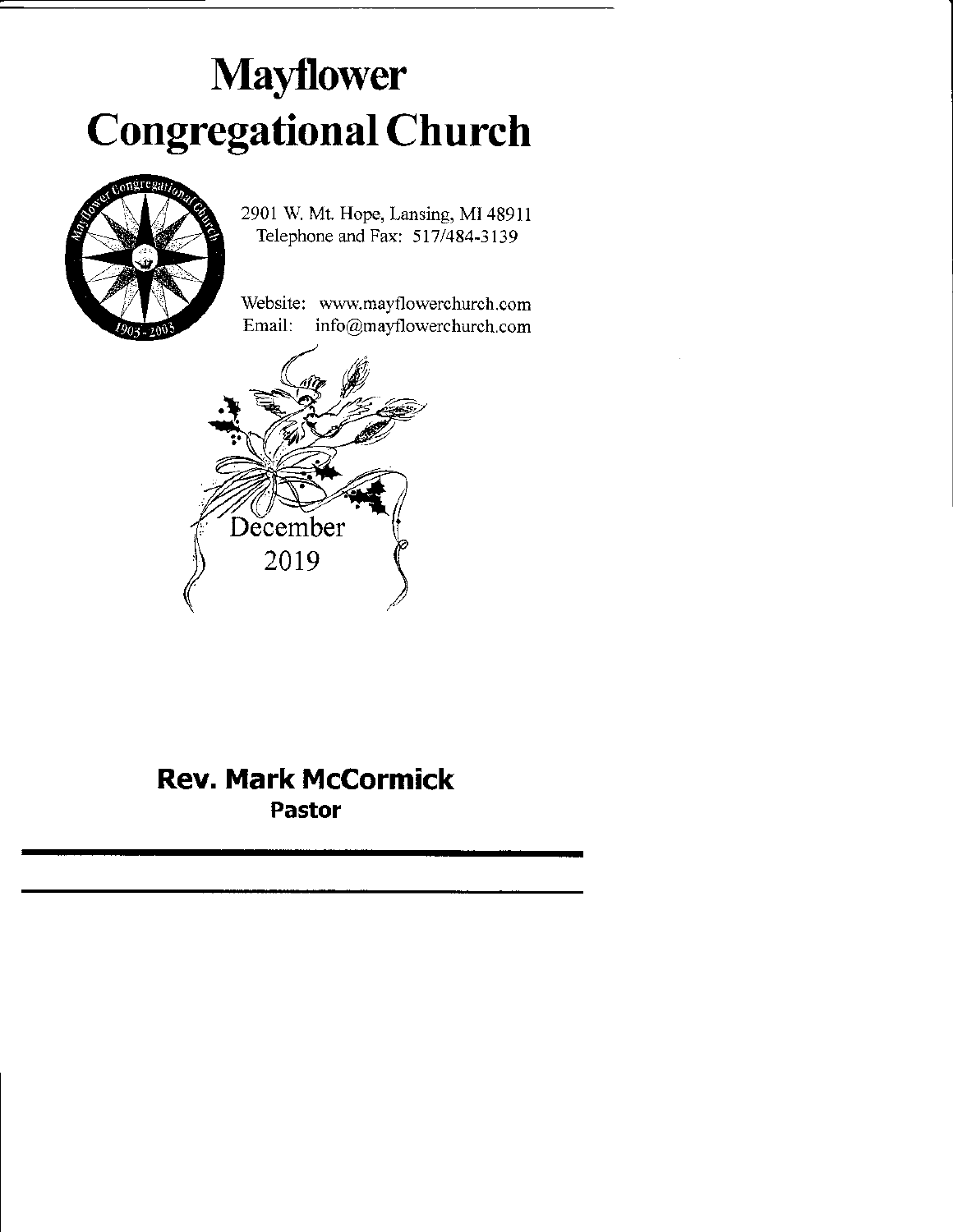

## BIRTHDAYS

12/6 - Pastor Mork McCormick 72/8 - Carleen Brommell t2/28 - Zidom Dwin

## HEAD USHER **Candy Bywater**

## OUTREACH FOCVS

Mitten Tree, Salvation Army

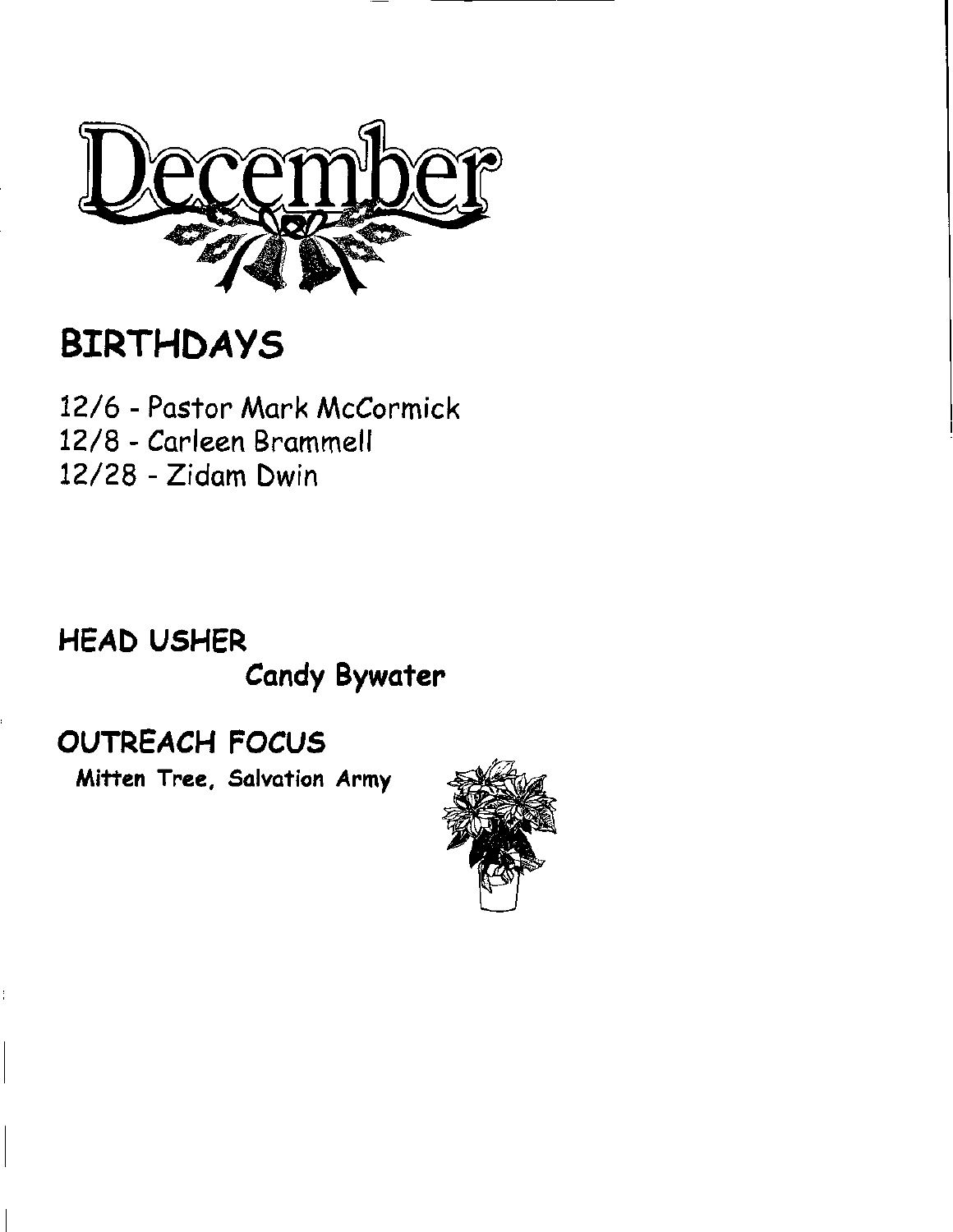### **Mayflower Financial News**

Our November Second Saturday Supper was all but a sell-out, which resulted in proceeds of \$887. It would be great to have another sell-out in December. Thanks to all who helped. Come, eat, and work at the suppers as often as you can!

Other recent fundraising events included \$650 to the Salvation Army for hurricane relief, \$550 for the CROP Walk, and \$400 for Hannah's House (the charity chosen to receive the love offering collected at the recent music/comedy event). Thank you for your generosity! In addition, the thrift sale total is about \$2950 as of today.

The following is a summary of our finances as of October 30:

| Income:               | 9,008.70<br>\$ |
|-----------------------|----------------|
| Expenses:             | 7,567.01       |
|                       | 1,441.69<br>S  |
| YTD for Ten Months:   |                |
| Income:               | \$83,221.35    |
| Expenses:             | 72,600.99      |
|                       | \$10,620.36    |
| <b>Fund Balances:</b> |                |
| Checking:             | \$12,289.53    |
| Savings:              | 54.554.07      |
| Heat Fund Savings:    | 20,852.52      |
| Savings CD:           | 22,468.57      |
|                       | \$110.164.69   |

A very detailed financial report is available in the brochure rack near the church office. Let me know if you have questions at any time.



- Linda Wheeler, Treasurer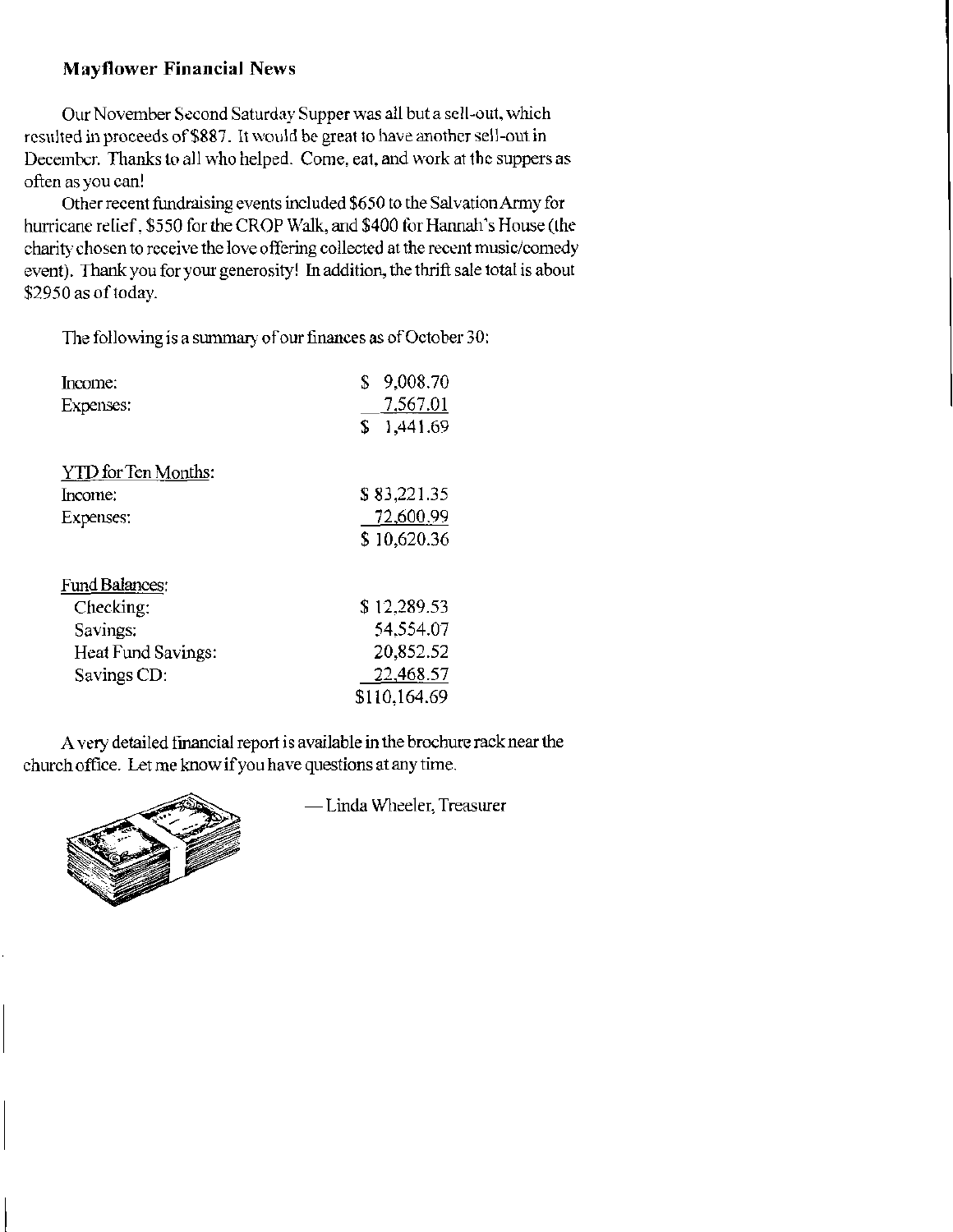

### IfYou Look for Me at Christmas... Author Unknown

Ifyou look for me at Christmas, you won't need a special star; I'm no longer just in Bethlehem, l'm right there where you are. You may not be aware of Me amid the celebrations. You'll have to look beyond the stores and all the decorations.

But ifyou take a moment from your list of things to do, and Iisten to your heart, you'Il find I'm waiting there for you.

I -&

> You're the one I want to be with, you're the reason that I came, and you'll find Me in the stillness, as I'm thispering your name.

> > Love, Jesus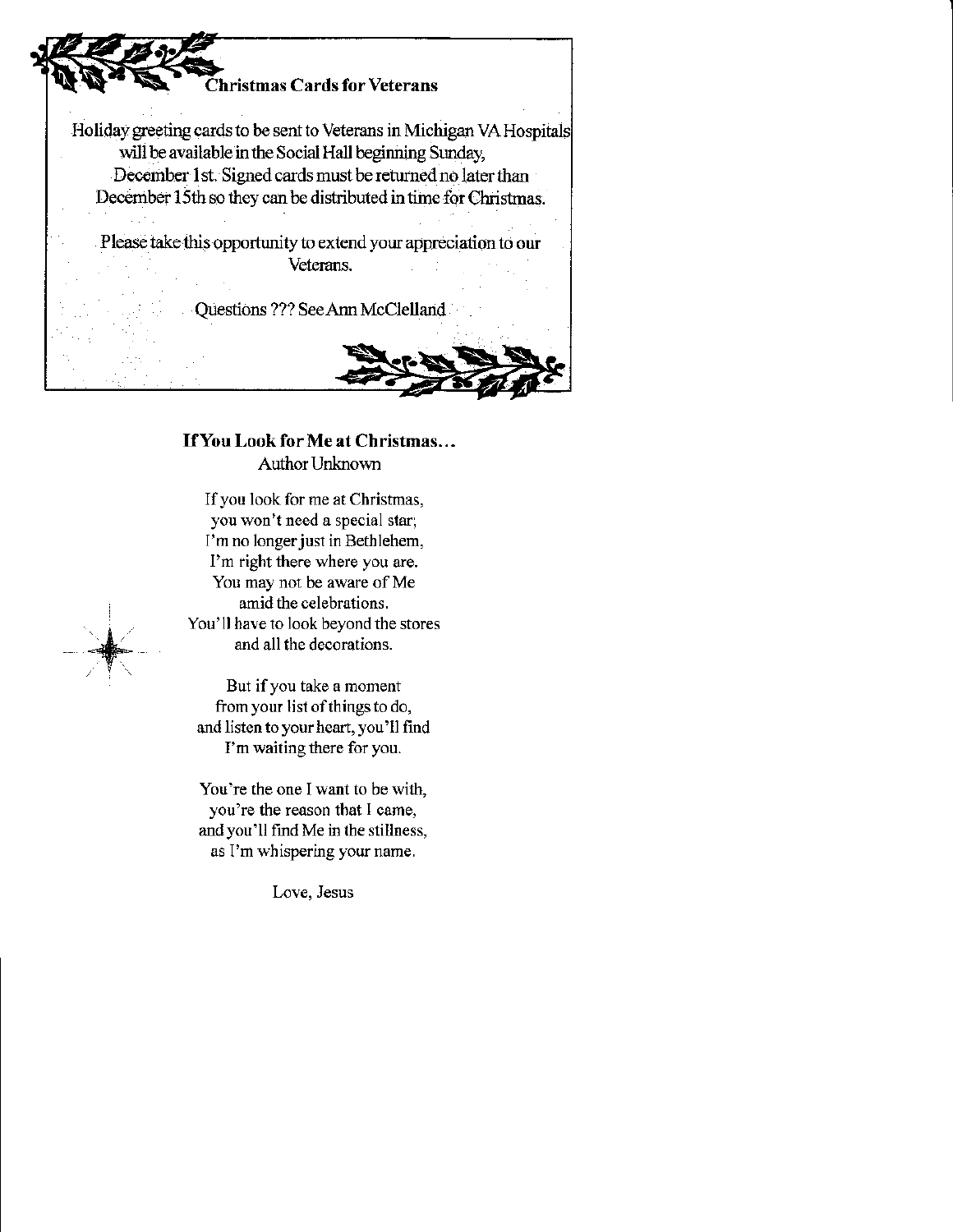#### **Music Notes from Barb Fuller**

### **Music Notes**

From Barb Fuller



I'm sure you have heard the phrase, "It's not the destination it's the journey. As I have prepared for something special in my life I have often found that by the time the event arrives, I have gained more satisfaction from the preparation than from the actual happening. The celebration of the birth of Christ "the destination" is a rare exception of that saying for me. The season of Advent, "the journey" takes a close second to Jesus' arrival, but I love every minute of it. And so the more I study hymnology and the hymns that are present in my life year after year, the more I feel the hymns of Advent reaching out to me in very special ways.

The Advent hymn "Come, Thou Long-Expected Jesus" speaks of great anticipation.

Come, thou long expected Jesus, Born to set thy people free:

From our fears and sins release us; Let us find our rest in thee.

The Advent hymn "O Come, O Come, Emmanuel" speaks of great hope.

O come, Desire of nations, bind All peoples in all heart and mind;

Bid envy, strife and quarrels cease; Fill the whole world with heaven's peace.

And finally, the Advent hymn "Lift Up Your Heads, Ye Mighty Gates" speaks of great joy.

#### So come, my Sovereign; enter In! Let new and nobler life begin;

Thy Holy Spirit guide us on, Until the glorious crown be won,

Let me suggest that you borrow a Pilgrim Hymnal from Church for a week or two and read through the words of the Advent hymns starting with #102 and going through #115. I believe you will find them inspiring and spirit-filling. I believe that through the busy-ness of our modern-day Advent season, you will also find quietness and peace.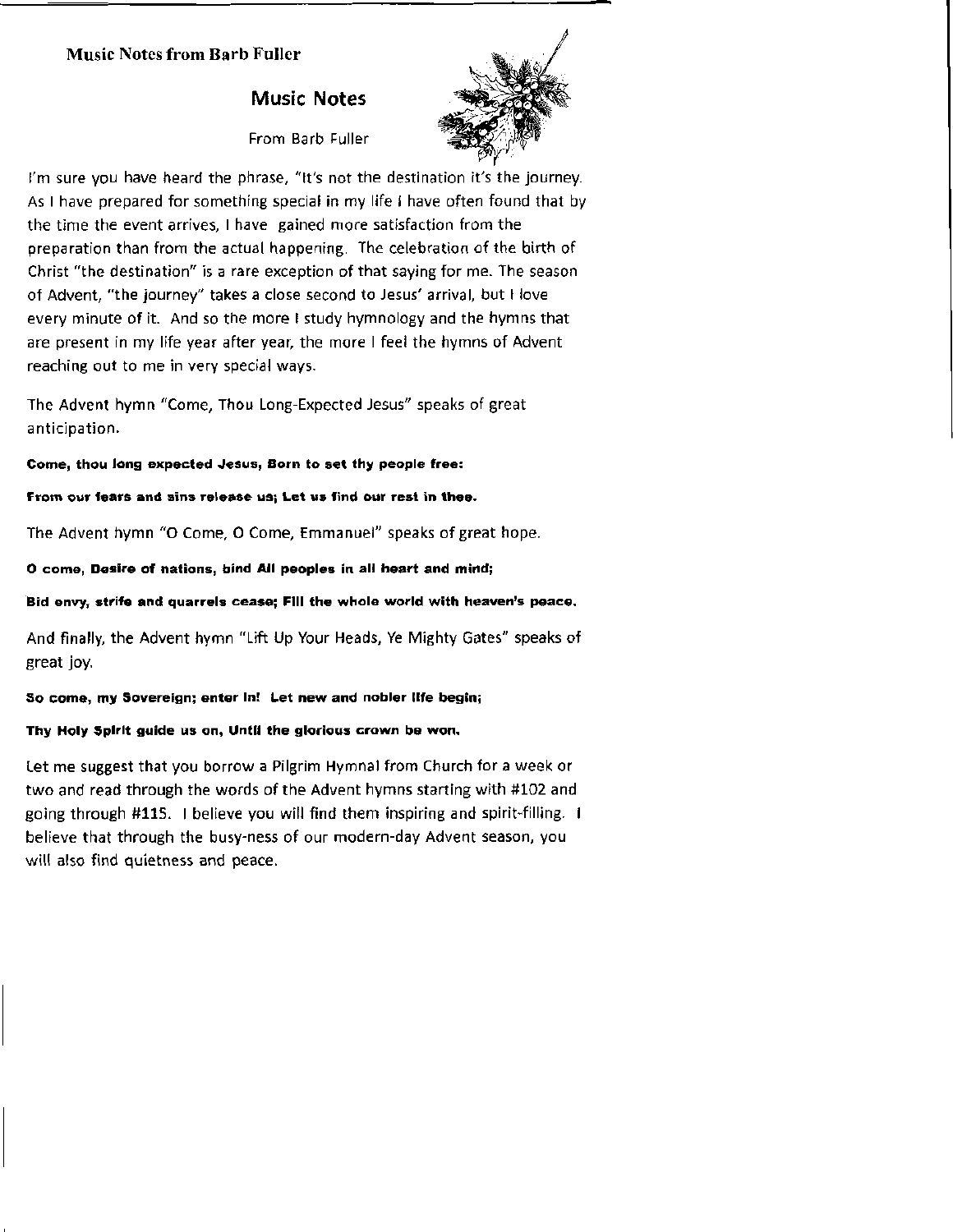## Wond*er* By Nancy Buckley

There is faint music in the night, And pale wings fanned by silver flight;

A frosty hill with tender glow Of countless stars that shine on snow.

A shelter from the winter storm, A straw-lined manger, safe and warm, And Mary crooning lullabies, To hush her Baby's sleepy sighs.

Her eyes are rapt under His face, Unheeded here is time and space; Her heart filled with blinding joy, For God's own Son, her little Boy!

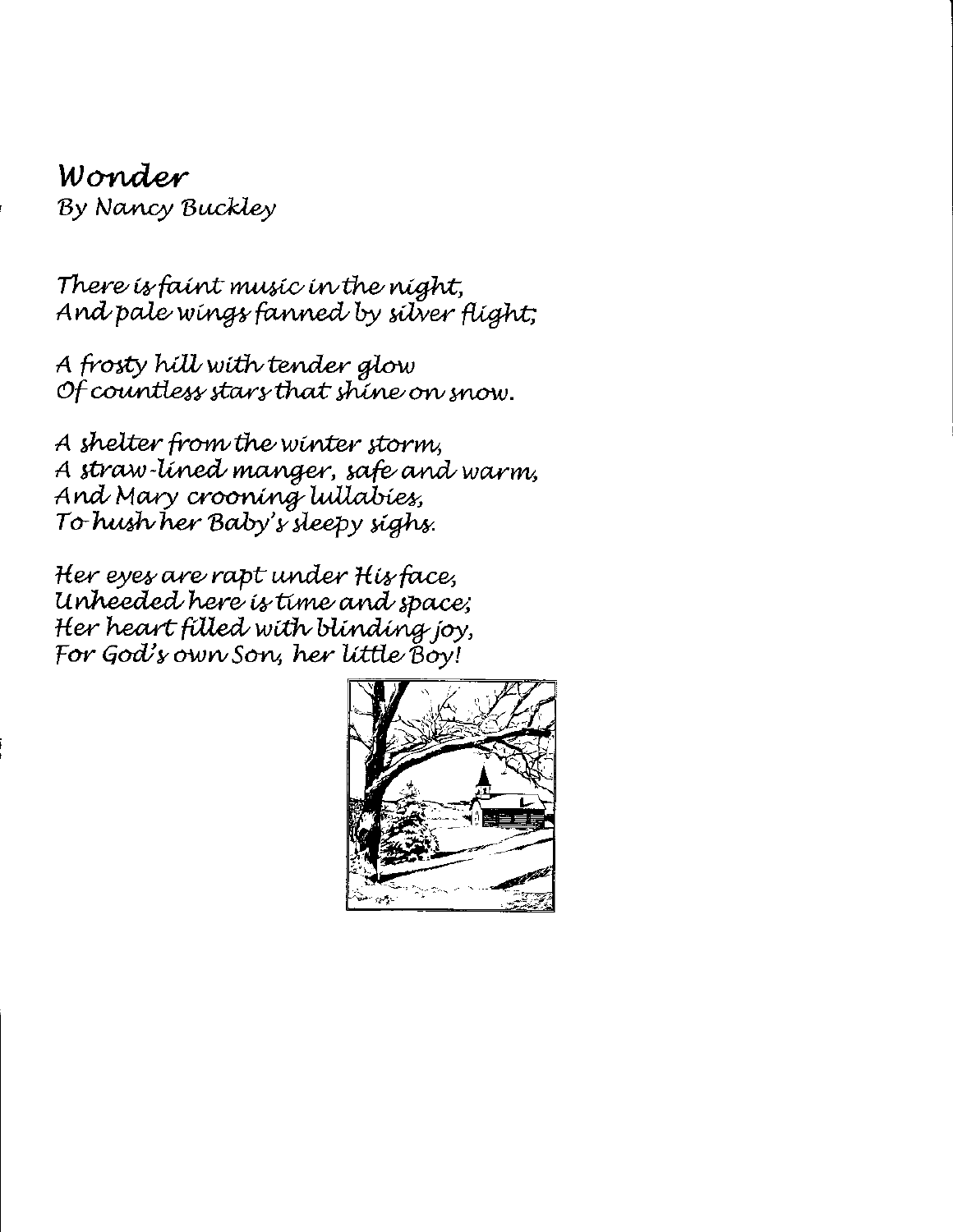### Baby Boxes for Haiti

Once again during the holiday season the Mayflower family will be suporting the "Baby Boxes for Haiti" program. We will be collectomg new or gently used babyclothes and/or donations during the months of December and January. For \$30 you can also sponsor a complete layette in honor or memory of a loved one.

Please support this worthy project. Questions??? Please call Roger Kennedy.



### SalvationArmy Bell Ringing

The Salvation Army has again requested Mayflower's help to ring bells for the Red Ketlle initiative this season. We are scheduled again at Meridian Mall December 20th and 21st from 9 a.m. to 9 p.m. There will be a sign-up sheet on the white board begiming in December Ring a bell, help change a life.

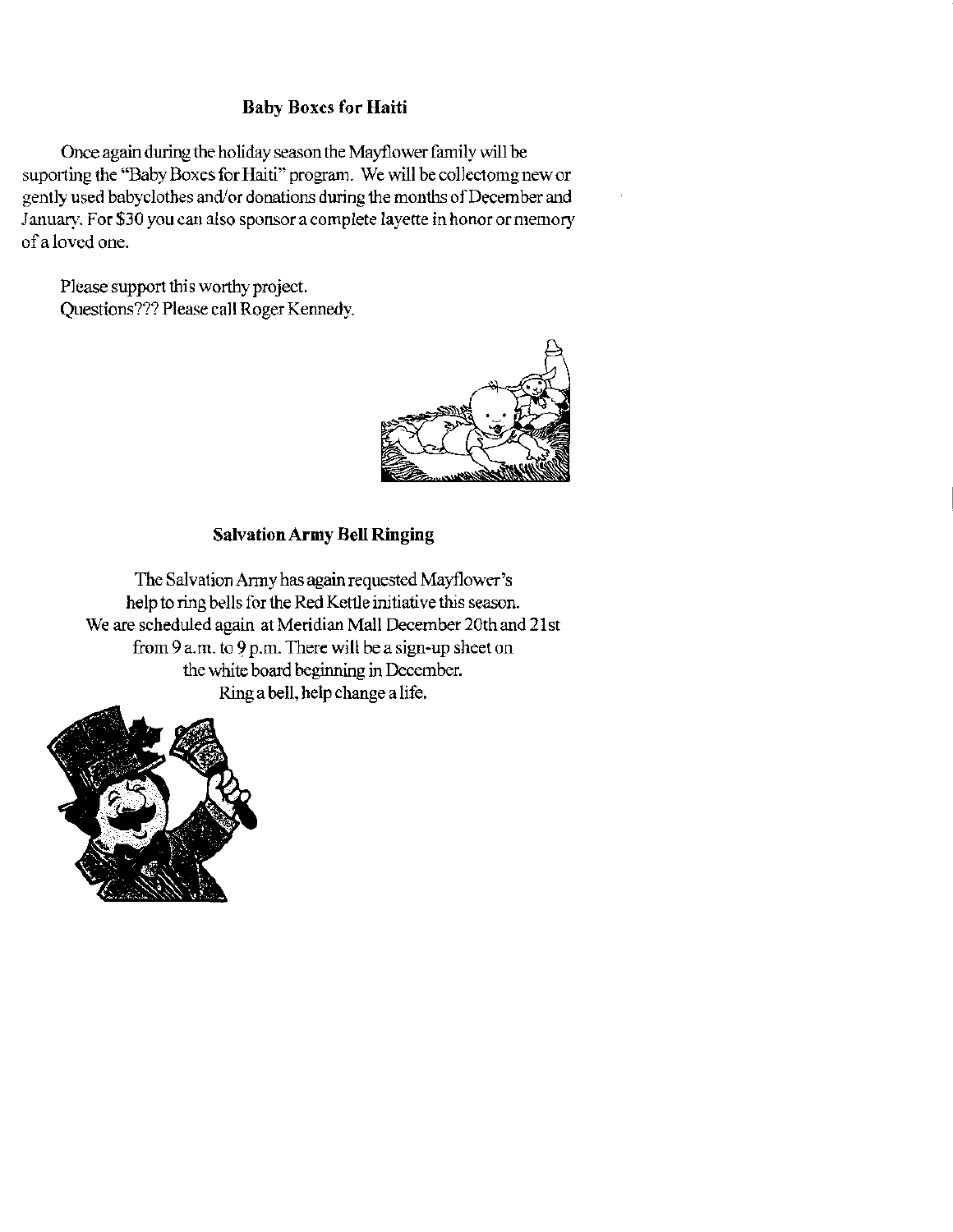## Christmas Eve and Outreach

As we continue our mission of outreach and holiday giving here are some Mayflower happenings that you will want to be aware of. The mitten tree is up this week for your donations of mittens, scarves, gloves and hats to be given to Lewton School (student's ages 10, 11, and 12). If you wish, shopping will be done for you.

Our traditional Christmas Eve Service will take place at 7:00 p.m. This will once again be a wonderful service of words, reflections and inspirational music. The offering will once again go to the Salvation Army. There will be a reception and time of fellowship immediately following the service in the Social Hall. Please bring a favorite snack to share.

Poinsettias in honor or memory of someone or an event are again available to enhance the sanctuary. The cost is \$ I 0, order deadline is December 1 oth. Please contact Sue or Lorraine to sign up.

Please plan to participate as much as possible as we celebrate Jesus's birth.



Thanks to all who donated items for the thrift sale and/or worked in setting up, selling, and cleaning up! Proceeds (obout \$2950) will go to the church's general fund. We plan to have another sale as usual in late April or early May, so start saving up your items NOW! A good way to do it is to have a box or bag in a closet or a corner of your basement or garage, and as you see things you don't need or want any more, put them there. Then you'll be ready when the time comes!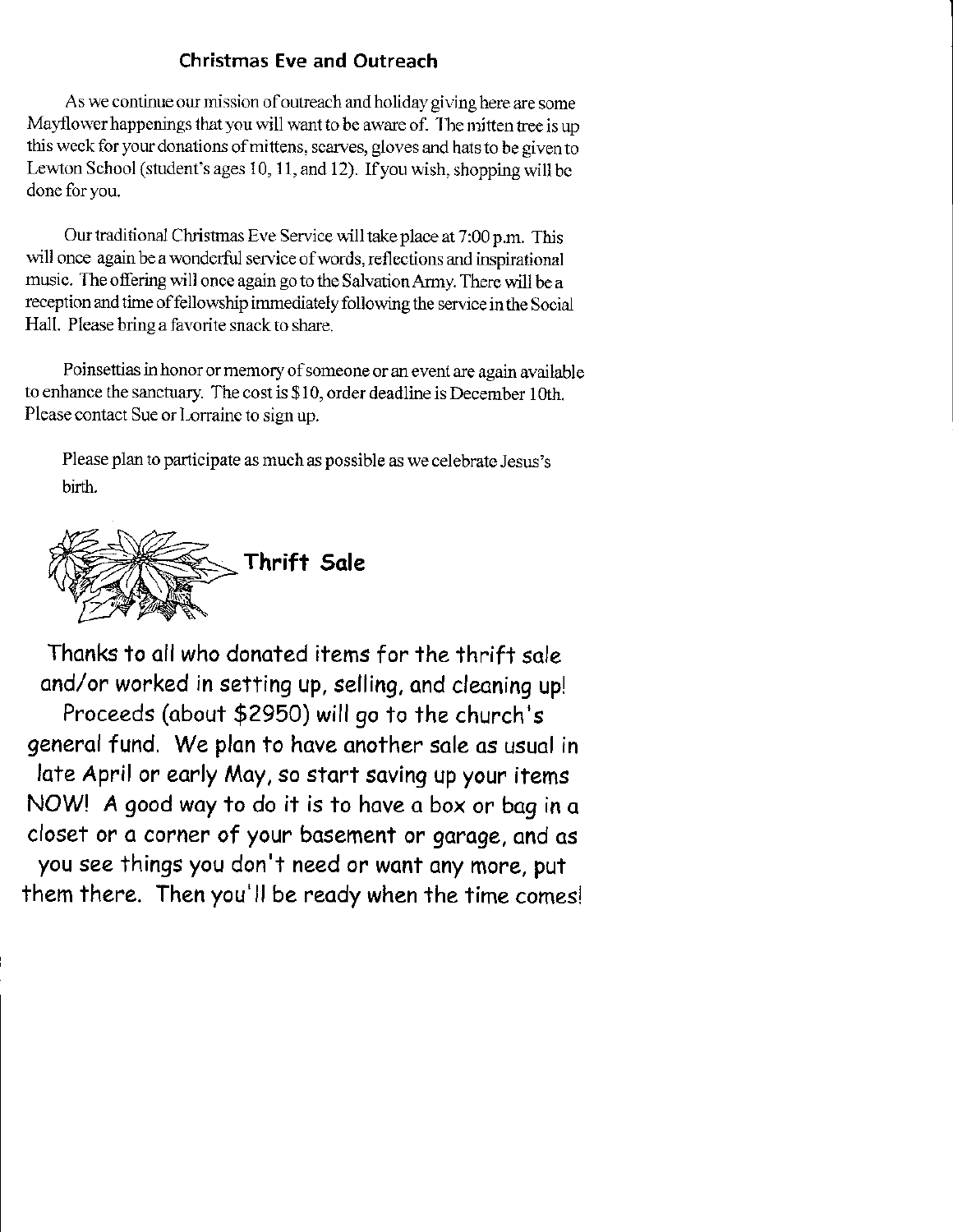**Mayflower** 

**Congregational Church** 

#### From the Lay Leader

Have you noticed all the outdoor Christmas decorations in the stores lately? All the santas, reindeer, candy canes, penguins, etc.? The bright spotlights, colored lights, tinsel trees, artificial green trees, cartoon characters, and so many others. It's hard to miss, isn't it? I've been watching these displays more carefully recently and I found something unsettling. Nobody has any decorations for sale that relate to the birth of Jesus Christ. After all, isn't that the reason we celebrate Christmas?

Recently I went to Frankenmuth to meet several of my high school classmates for lunch at Tiffany's (no diamonds there!). After a great visit over lunch, several of us went down the road to BRONNER'S CHRISTmas WONDERLAND. Yes, that's the way the store name is present on everything they do. When we entered the huge building, one of the first things I saw was a room full of beautiful nativity scenes made for outdoor display. Once I saw those, I just relaxed and thought to myself, "yes, this IS CHRISTmas!".

No, I didn't purchase one of those displays but I was sure tempted. I came away with a renewed spirit of the season and I will pass on to you, this message from a BRONNER'S package:

Enjoy CHRISTmas | It's HIS Birthday

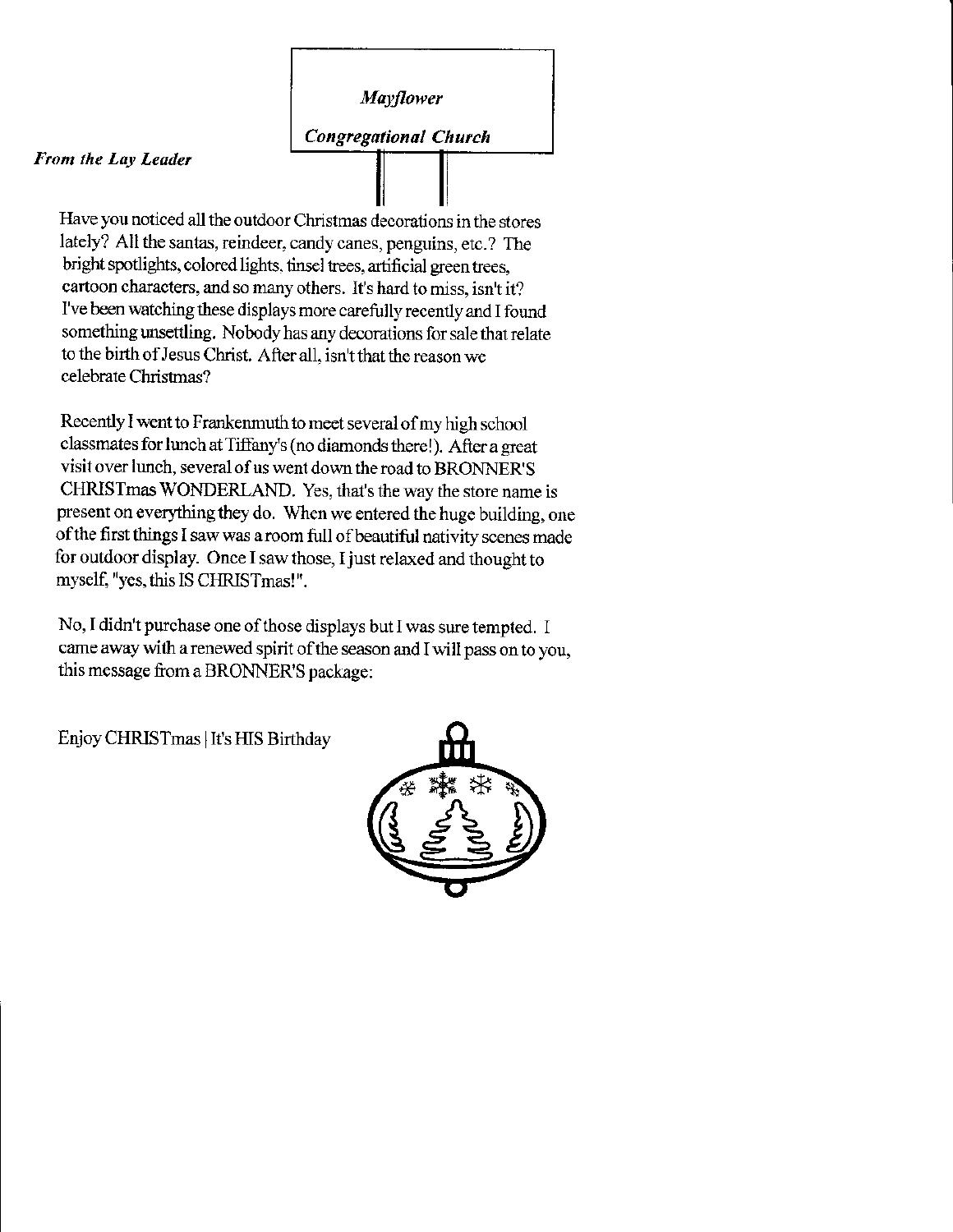## Pastor Mark's Musings

I'm a sucker for Christmas music. I begin tuning in to radio stations which begin playing Christmas music 24/7 around the first of November. I love the song "The Most Wonderful Time Of The Year." It IS the most wonderful time for many including me. With that in mind, I would remind us of a confusing and possible contradiction when we as the church observe Advent. We display and wear colors and sing songs that remind us a little of Lent. While we gain understanding of all the preparations leading up to the most pivotal event in our history (read Luke 1), it is important for us to remember that unchurched people do not have the same sense of the potentially somber aspects of Advent. To most, it is simply known as the "Christmas Season." So while we might lament over the commercialization of the holiday, and wish everyone understood the spiritual meaning of what we consider sacred, we must remember that in all of our comings and goings we can offer our a complete, unfiltered and unbridled sense of wonder and awe and to join fully in extending the spirit of Christmas to everyone. It is not foreign to me to consider the following a sincere prayer, even without bowing our heads, closing our eyes or kneeling at our bedsides. Saying "Merry Christmas" to a complete stranger, attending and celebrating with enthusiasm every Christmas event possible, and singing a Christmas Carol in church, with gusto, even if it's still technically Advent, or keeping our Christmas decorations up long after the Christmas holidays are all, most certainly, prayers.

With that said, our only restraint, as well as a motivation toward a kind act. is to remember those who have suffered a loss during the past year. While it doesn't have to derail our joyous celebrations, it is well to bring the Christmas spirit of comfort and consolation to those who grieve. And to use our compassion to remind us of how important the message is that we carry in our hearts. The coming of the Christ Child brings exuberant joy as well as deep consolation to all of our hungry hearts.

Merry Christmas, Mayflower Family!

With my love,

Pastor Mark